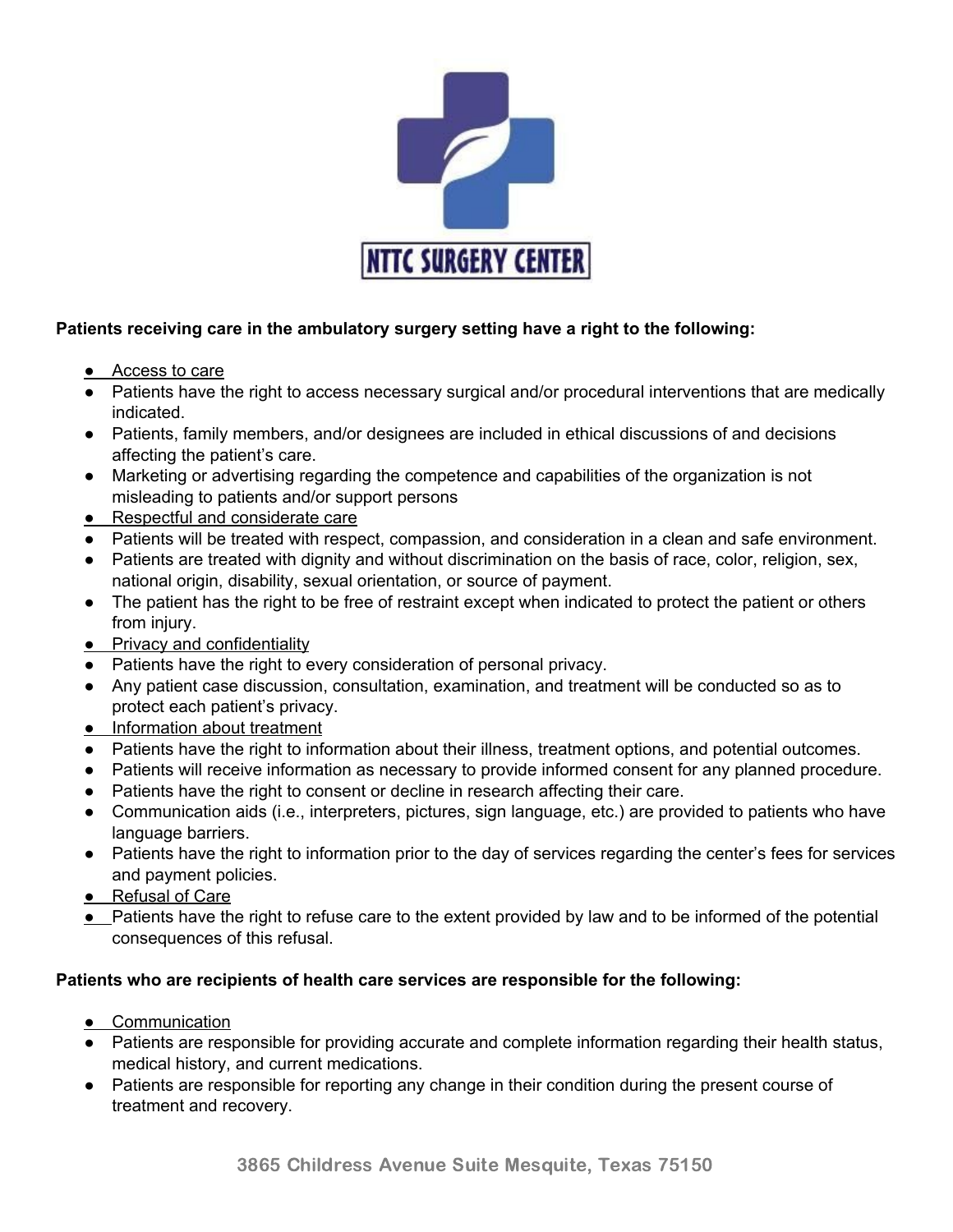

- Patients are responsible for participating in care decisions and for asking questions when they do not understand the information provided.
- Respecting others
- **•** Patients have the responsibility to be considerate of others, including health care providers, and to respect their rights, privacy, and property.
- Participation
- Patients are responsible for adhering to the plan of treatment by following instructions, participating in his/her care, keeping appointments, and cooperating with care providers who assist with carrying out the plan(s) of care.
- Patients are responsible for recognizing the effect of lifestyle choices on their personal health.
- Financial obligations
- Patients are responsible for providing complete and accurate third party payer information and meeting any outstanding financial obligations related to the services received.
- Collaboration and agreement of payment policies and fees for services will be documented.

## **PROCEDURE:**

- 1. A copy of the Patient's Bill of Rights which details the patient's rights and responsibilities is posted in the reception area.
- 2. A copy of the Patient's Bill of Rights will be given to the patient prior to the day of surgery.
- 3. A Patient Satisfaction Survey form will be given to each patient.
- 4. A copy of all Facility Owners will be posted in the waiting room and provided to the patient prior to the day of surgery.
- 5. All staff will be oriented to Patients' Rights and Responsibilities.
- 6. Patient Brochures which are provided to the patient prior to the day of surgery disclose the following:
	- a. patients' rights and responsibilities,
	- b. physician ownership,
	- c. information regarding advance directives,
	- d. grievance procedure,
	- e. conditions for care and
	- f. Facility Nondiscrimination Policy.
- 7. Verbal information regarding Patient Rights, advance directives, grievance procedure and physician ownership will be provided to the patient prior to the day of surgery. If the facility is unable to reach the patient verbally, the information will be mailed or e-mailed to the patient.
- 8. If a patient indicates a grievance, follow-up will be addressed immediately by Facility management.
- 9. Postoperative or post-procedural instructions detail provisions for obtaining after-hours and emergency care.
- **10.** A web site is available for patient information, if applicable.